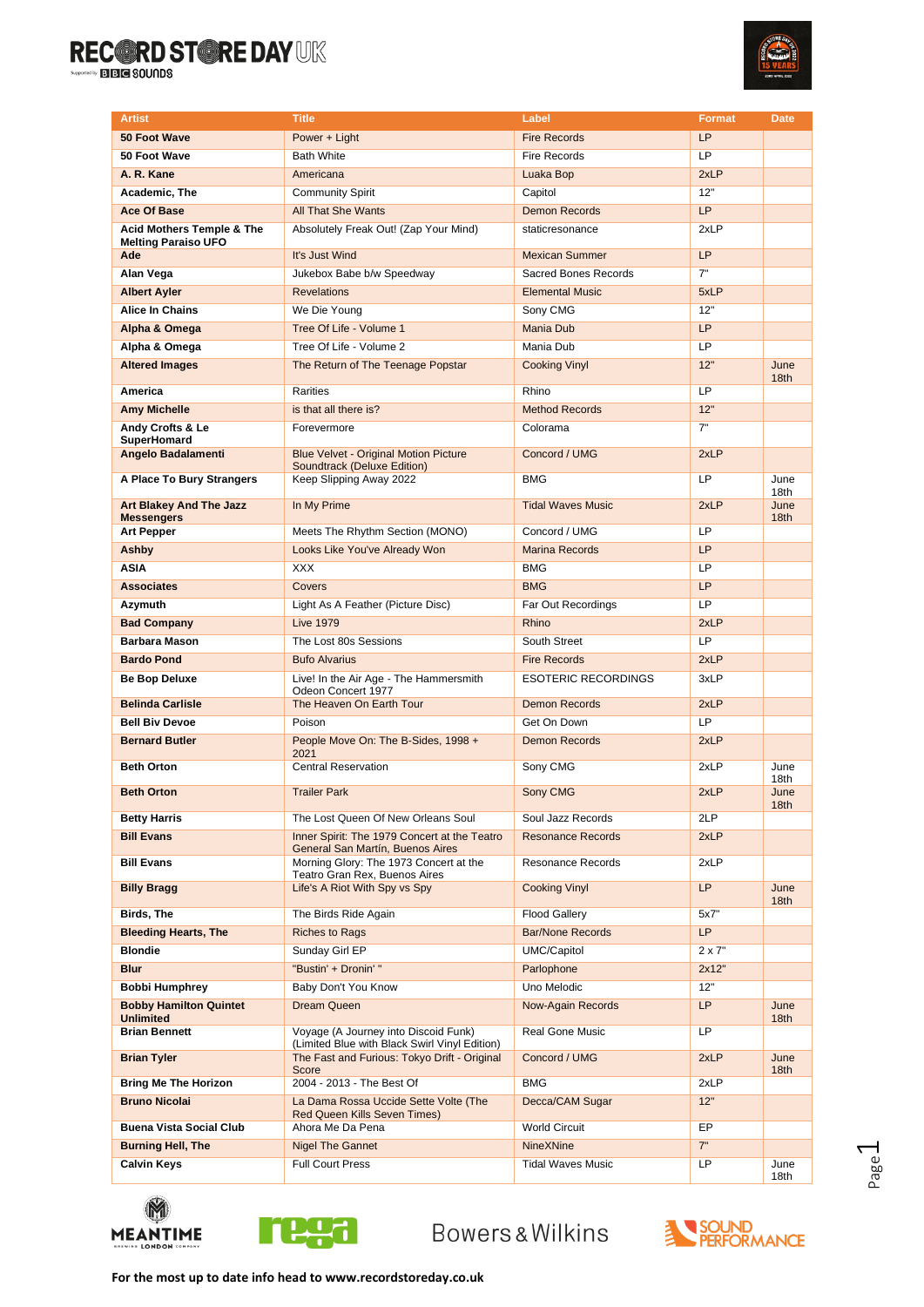

| Camera Obscura                      | Making Money (4AD B-Sides and Rarities)                                    | 4AD                                               | LP                     |                          |
|-------------------------------------|----------------------------------------------------------------------------|---------------------------------------------------|------------------------|--------------------------|
| Carina Round                        | Carina Round - The Disconnection (Deluxe)                                  | Do Yourself In                                    | 2xLP                   |                          |
| <b>Carlton Melton</b>               | Out To Sea (Sailed on Edition)                                             | Agitated                                          | 2xLP                   |                          |
| <b>Ceyleib People, The</b>          | Tanyet                                                                     | Jackpot Records                                   | LP                     |                          |
| <b>Charles Mingus</b>               | The Lost Album From Ronnie Scott's                                         | <b>Resonance Records</b>                          | 3xLP                   |                          |
| <b>Charlie Mitchell</b>             | After Hours / Love Don't Come Easy                                         | Janus                                             | 7"                     |                          |
| <b>Chet Baker</b>                   | Live In Paris - The Radio France<br>Recordings 1983-1984                   | <b>Elemental Music</b>                            | 3xLP                   | June<br>18 <sub>th</sub> |
| Chicago                             | Chicago at Carnegie Hall, April 10, 1971                                   | Rhino                                             | 3xLP                   |                          |
| <b>Childish Gambino</b>             | Kauai                                                                      | Glassnote                                         | <b>LP</b>              |                          |
| Chrissi                             | Back In The Day                                                            | Virgin Music                                      | 10"                    |                          |
| <b>Christy Moore</b>                | Ride On                                                                    | Rhino                                             | <b>LP</b>              |                          |
| <b>Coldharbourstores</b>            | <b>Coldharbourstores REMIXED</b>                                           | <b>Enraptured Records</b>                         | LP                     |                          |
| <b>Collective Soul</b>              | <b>Disciplined Breakdown</b>                                               | Concord / UMG                                     | <b>LP</b>              | June<br>18 <sub>th</sub> |
| <b>Commander Venus</b>              | The Uneventful Vacation                                                    | Concord / UMG                                     | LP                     |                          |
| Coolio                              | It Takes a Thief                                                           | <b>Tommy Boy Music</b>                            | 2xLP                   |                          |
| <b>Corinne Bailey Rae</b>           | The Sea                                                                    | UMC/EMI                                           | LP                     |                          |
| <b>Cranberries, The</b>             | <b>Remembering Dolores</b>                                                 | UMC/Island                                        | 2xLP                   |                          |
| Crass                               | Big A Little A / You're Already Dead                                       | One Little Independent Records                    | 12"                    | June                     |
| <b>Creedence Clearwater Revival</b> | <b>Travelin' Band</b>                                                      | Concord                                           | 7"                     | 18th<br>June             |
| Cure, The                           | Pornography                                                                | UMC/Polydor                                       | Picture                | 18th                     |
| <b>Cypress Hill</b>                 | How I Could Just Kill A Man                                                |                                                   | Disc<br>10"            |                          |
|                                     |                                                                            | Sony CMG                                          | LP                     |                          |
| <b>Dalis Car</b>                    | The Waking Hour                                                            | Beggars Banquet                                   |                        |                          |
| Damned, The                         | <b>Strawberries</b>                                                        | <b>BMG</b>                                        | <b>LP</b>              |                          |
| Dan Jones<br>Dan Jones              | OST Louis Theroux: My Scientology Movie<br>OST Shadow of the Vampire       | Wave Theory Records<br><b>Wave Theory Records</b> | LP<br><b>LP</b>        | June<br>18th<br>June     |
|                                     |                                                                            |                                                   |                        | 18 <sub>th</sub>         |
| Dana Gillespie                      | <b>Foolish Seasons</b>                                                     | UMC/Decca                                         | LP                     |                          |
| <b>Darlene Love</b>                 | The Many Sides of Love-The Complete<br><b>Reprise Recordings Plus!</b>     | <b>Real Gone Music</b>                            | <b>LP</b>              |                          |
| Dave Allen                          | <b>DNA</b>                                                                 | Diggers Factory                                   | LP                     |                          |
| Dave Allen                          | The DNA of DMA                                                             | Themsay                                           | 12"                    |                          |
| Dave Davies                         | Kinked                                                                     | Green Amp Records / Red River<br>Entertainment    | LP                     |                          |
| <b>David Bowie</b>                  | <b>Brilliant Adventure</b>                                                 | Parlophone                                        | EP                     |                          |
| <b>David Bowie</b>                  | <b>Brilliant Adventure</b>                                                 | Parlophone                                        | CD                     |                          |
| <b>David Bowie</b>                  | Toy E.P.                                                                   | Parlophone                                        | EP                     |                          |
| <b>David Bowie</b>                  | Toy E.P.                                                                   | Parlophone                                        | CD                     |                          |
| David J with Tim Newman             | <b>Analogue Excavations &amp; Dream</b><br><b>Interpretations Volume 1</b> | <b>Glass Modern</b>                               | LP                     |                          |
| David J with Tim Newman             | Analogue Excavations & Dream<br>Interpretations Volume 2                   | Glass Modern                                      | LP                     |                          |
| Kevin Davy & The Inn House<br>Crew  | Golden Brown (22 Medley)                                                   | Room In The Sky                                   | 7"                     |                          |
| Deacon Blue                         | Raintown (35th anniversary)                                                | Sony CMG                                          | LP                     | June<br>18th             |
| <b>Dead Famous People</b>           | Lost Person's Area                                                         | <b>Fire Archive</b>                               | <b>LP</b>              |                          |
| Deadmau5                            | Vexillology                                                                | Play Records                                      | 2LP                    |                          |
| Deadmau5                            | <b>Full Circle</b>                                                         | <b>Play Records</b>                               | 2LP                    |                          |
| Deep Heat                           | Do It Again / She's A Junkie (Who's The                                    | Cu-Wu                                             | 7"                     |                          |
|                                     | Blame)                                                                     |                                                   |                        |                          |
| Def Leppard                         | High n Dry                                                                 | <b>UMC/Mercury</b>                                | Picture<br><b>Disc</b> |                          |
| Del Shannon                         | Rock On                                                                    | Demon Records                                     | LP                     |                          |
| <b>Delvon Lamarr Organ Trio</b>     | Live In Loveland!                                                          | <b>Colemine Records</b>                           | 2xLP                   |                          |
| <b>Dermot Kennedy</b>               | Doves + Ravens                                                             | Island                                            | LP                     |                          |
| <b>Dillinger Escape Plan</b>        | <b>Dissociation</b>                                                        | <b>Cooking Vinyl</b>                              | <b>LP</b>              |                          |
| Dio                                 | Double Dose Of Donington - '83 & '87                                       | Niji/BMG                                          | LP                     | June                     |
| <b>Dire Straits</b>                 | 40th Anniversary - Love Over Gold (half<br>speed).                         | <b>UMC/Mercury</b>                                | <b>LP</b>              | 18th                     |
| Disciples, The                      | Imperial Dub - Volume 1                                                    | Mania Dub                                         | <b>LP</b>              |                          |
| Disciples, The                      | Imperial Dub - Volume 2                                                    | <b>Mania Dub</b>                                  | <b>LP</b>              |                          |
| DJ Cam                              | Diggin                                                                     | Attytude Records                                  | 12"                    |                          |
| $\mathbb{Z}$                        |                                                                            |                                                   |                        |                          |





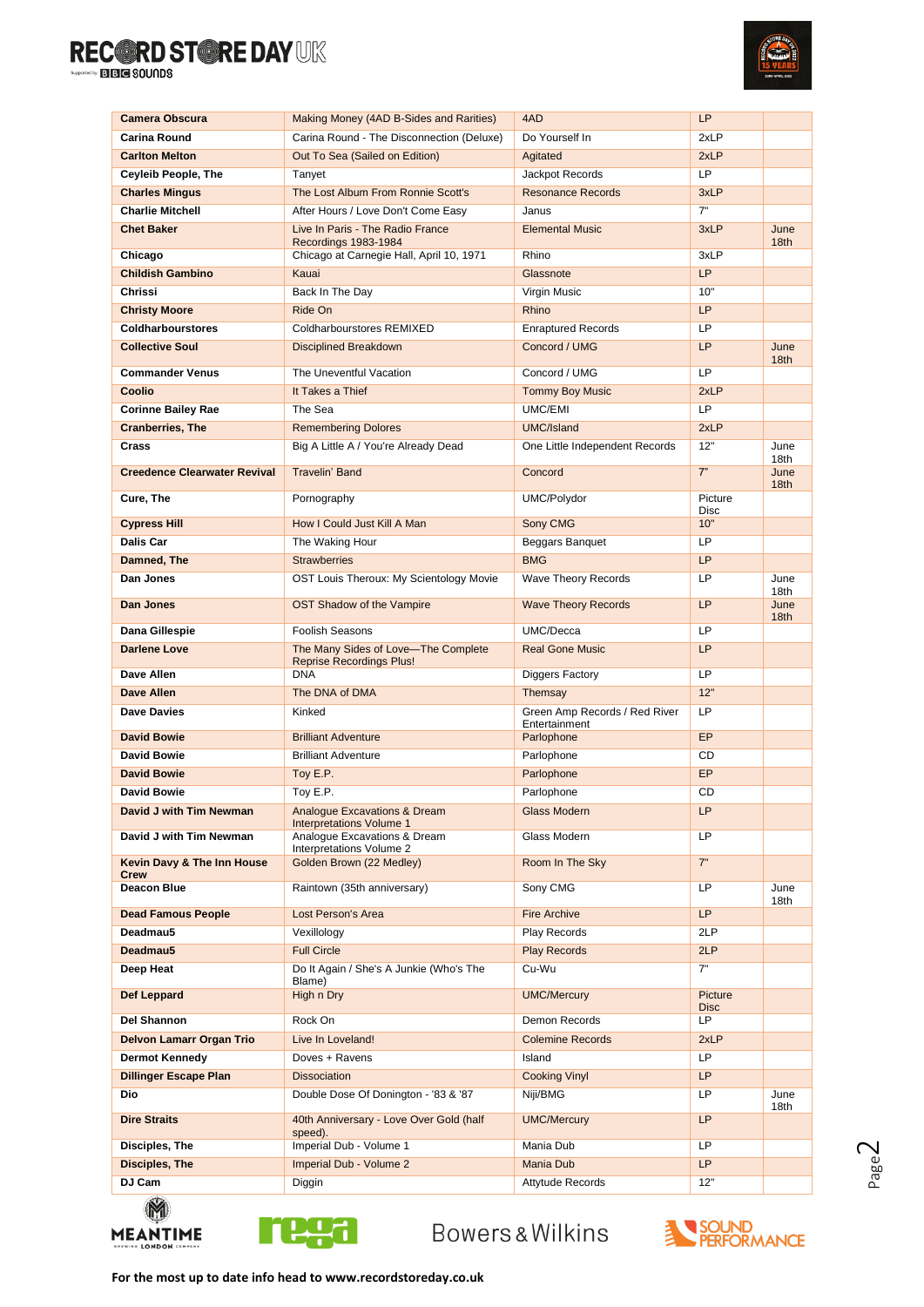

| <b>DJ Fresh</b>                          | <b>Gold Dust</b>                                                 | <b>BBK</b>                 | 12"       | June<br>18 <sub>th</sub> |
|------------------------------------------|------------------------------------------------------------------|----------------------------|-----------|--------------------------|
| Doctor Who                               | Dead Air                                                         | Demon Records              | 2xLP      |                          |
| <b>Donna Summer</b>                      | Donna Summer                                                     | <b>Driven By The Music</b> | <b>LP</b> |                          |
| Doors, The                               | L.A. Woman Sessions                                              | Rhino                      | 4xLP      |                          |
| Dudu Lima & João Bosco                   | O Ronco Da Cuíca / Incompatibilidade De<br>Gênios                | <b>Far Out Recordings</b>  | 12"       | June<br>18 <sub>th</sub> |
| Durand Jones & The<br><b>Indications</b> | Power to The People                                              | Colemine Records           | 7"        |                          |
| <b>Dusty Springfield</b>                 | See All Her Faces 50th Anniversary                               | <b>UMC/Mercury</b>         | 2LP       |                          |
| E. Lundquist                             | Multiple Images                                                  | KingUnderground            | LP        |                          |
| <b>Echo &amp; The Bunnymen</b>           | B-Sides & Live (2001 - 2005)                                     | <b>Demon Records</b>       | 2xLP      |                          |
| <b>Elaine Mai</b>                        | Home (Vinyl Edition)                                             | Eva Magical Music Sounds   | LP        |                          |
| <b>Electrified A.G.B.</b>                | Fly Away / Fly Away - Inst                                       | Dome City                  | 12"       |                          |
| Electronic                               | Remix Mini album                                                 | Rhino                      | LP        |                          |
| <b>Elton John</b>                        | The Complete Thom Bell Sessions                                  | <b>UMC/Mercury</b>         | LP        |                          |
| <b>Elvis Presley</b>                     | Blondes, Brunes & Rousses (It Happened<br>At The World's Fair)   | <b>LMLR</b>                | LP        |                          |
| <b>Elvis Presley</b>                     | Les Disques En Or D'Elvis (Elvis' Golden<br>Record)              | <b>LMLR</b>                | 3xLP      |                          |
| <b>Emerson, Lake &amp; Palmer</b>        | Trilogy                                                          | <b>BMG</b>                 | LP        | June<br>18th             |
| <b>Engineers, The</b>                    | Folly                                                            | Music On Vinyl             | 10"       | June<br>18th             |
| <b>Ennio Morricone</b>                   | Una pistola per Ringo / Il ritorno di Ringo<br>OST               | <b>BTF</b>                 | LP        |                          |
| <b>Ennio Morricone</b>                   | <b>Trio Infernale</b>                                            | <b>Rustblade</b>           | LP        |                          |
| <b>Ennio Morricone/Chet Baker</b>        | I know I Will Lose You                                           | Moochin' About             | 10"       | June<br>18th             |
| <b>Ennio Morricone</b>                   | <b>Sans Mobile Apparent</b>                                      | Wewantsounds               | <b>LP</b> | June<br>18th             |
| <b>Erasure</b>                           | Ne:Ep                                                            | Mute                       | 12"       |                          |
| Erika de Casier                          | <b>The Sensational Remixes</b>                                   | 4AD                        | <b>LP</b> |                          |
| <b>Esther Marrow</b>                     | Sister Woman                                                     | Concord / UMG              | LP        | 18 <sup>th</sup><br>June |
| <b>Eunice Collins</b>                    | At The Hotel                                                     | Mod-Art                    | 7"        |                          |
| Everlast                                 | Whitey Ford Sings the Blues                                      | Tommy Boy Music            | 2xLP      |                          |
| <b>Everly Brothers</b>                   | <b>Hey Doll Baby</b>                                             | Rhino                      | <b>LP</b> |                          |
| <b>Everything But The Girl</b>           | Night And Day (40th Anniversary Edition)                         | <b>CHERRY RED RECORDS</b>  | EP        |                          |
| Farm, The                                | <b>Groovy Train</b>                                              | <b>BMG</b>                 | 12"       | June<br>18 <sub>th</sub> |
| <b>Fatboy Slim</b>                       | Praise You / Right Here Right Now Remixes                        | <b>BMG / Skint</b>         | LP        | June<br>18th             |
| <b>Field Music</b>                       | Plumb                                                            | <b>Memphis Industries</b>  | LP        | June<br>18 <sub>th</sub> |
| Fir-Ya                                   | Crying In Iran / Keep On Tryin'                                  | Star-Glow                  | 7"        |                          |
| Flame N' King & The Bold<br>Ones         | Ain't Nobody Jivein' (Get Up Get Down) /Ho<br><b>Happy Days</b>  | N.Y.C.S.                   | 7"        |                          |
| <b>Flash &amp; The Dynamics</b>          | The New York Sound                                               | Concord / UMG              | LP        | June<br>18th             |
| <b>Foo Fighters</b>                      | Making A Fire/ Chasing Birds                                     | Columbia                   | 7"        |                          |
| Fragma                                   | Toca                                                             | Front Of House Recordings  | 2LP       |                          |
| <b>Frankie and the Witch Fingers</b>     | Frankie and the Witch Fingers                                    | <b>Greenway Records</b>    | <b>LP</b> |                          |
| <b>Frankie Goes to Hollywood</b>         | <b>Altered Reels</b>                                             | <b>UMC</b>                 | <b>LP</b> |                          |
| <b>Freddie Hubbard</b>                   | Music Is Here - Live At Maison de la Radio<br>(ORTF), Paris 1973 | Wewantsounds               | 2xLP      | June<br>18th             |
| <b>Frightened Rabbit</b>                 | A Frightened Rabbit EP                                           | Atlantic                   | 12"       |                          |
| <b>Frightened Rabbit</b>                 | <b>State Hospital</b>                                            | Atlantic                   | 12"       |                          |
| Fun Boy Three                            | The Best of                                                      | Chrysalis Records          | LP        | June<br>18th             |
| <b>Future</b>                            | DS <sub>2</sub>                                                  | Sony CMG                   | <b>LP</b> |                          |
| <b>Future Sound of London, The</b>       | <b>Rituals</b>                                                   | <b>FSOL Digital</b>        | LP.       |                          |
| <b>Future Utopia</b>                     | 12 Questions After Dark                                          | 70Hz Recordings            | LP        | June<br>18 <sub>th</sub> |
| <b>Fuzzy Haskins</b>                     | Radio Active                                                     | <b>Tidal Waves Music</b>   | LP        | June<br>18th             |
| G.B.H.                                   | City Baby Attacked By Rats                                       | <b>BMG</b>                 | <b>LP</b> | June<br>18th             |
| <b>Gabriels</b>                          | <b>Bloodlines EP</b>                                             | Parlophone                 |           |                          |
| <b>Gerard Way</b>                        | <b>Hesitant Alien</b>                                            | <b>Warner Records</b>      | LP        | June<br>18 <sub>th</sub> |





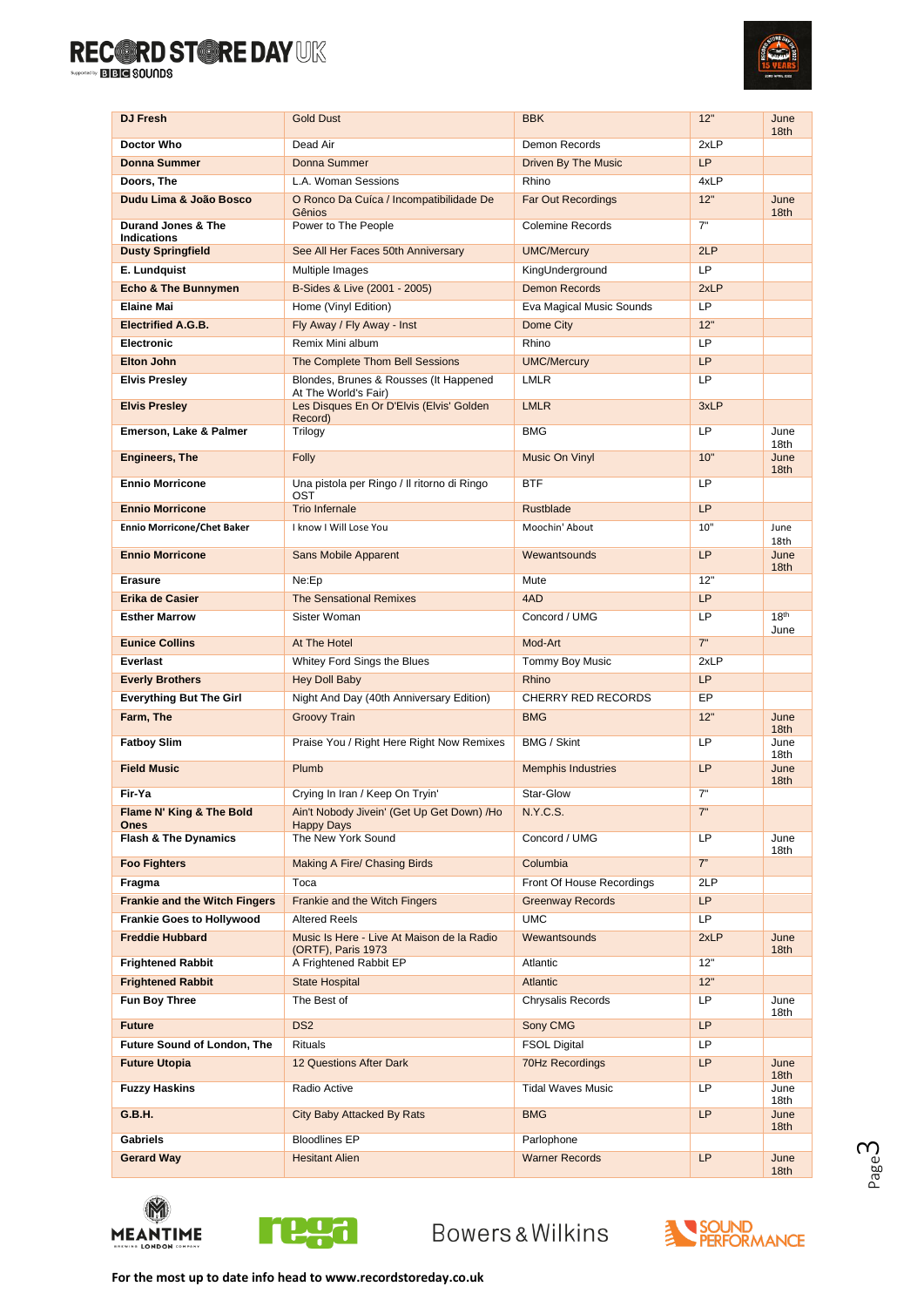

| <b>Giant Giant Sand (Giant</b>                      | Tucson (Deluxe edition)                                                | Fire Archive                           | 3xLP       |                          |
|-----------------------------------------------------|------------------------------------------------------------------------|----------------------------------------|------------|--------------------------|
| Sand)<br><b>Glass Animals</b>                       | I Don't Wanna Talk (I Just Wanna Dance)                                | Polydor                                | 12"        |                          |
| Go West                                             | Bangs & Crashes                                                        | Chrysalis Records                      | 2xLP       | June                     |
| Go! Team, The                                       | Proof of Youth                                                         | <b>Memphis Industries</b>              | <b>LP</b>  | 18th<br>June             |
| Gojira                                              | Live at Brixton                                                        | Rhino                                  | 2xLP       | 18 <sub>th</sub>         |
| Golden Smog                                         | On Golden Smog                                                         | Rhino                                  | <b>LP</b>  |                          |
| Gong                                                | In the 70's                                                            | <b>LMLR</b>                            | 2xLP       |                          |
| <b>Gorgon City</b>                                  | Olympia - Remixes                                                      | <b>EMI</b>                             | 12"        |                          |
| Graham Parker                                       | Five Old Souls (Live)                                                  | 100% Records                           | LP         |                          |
| <b>Grand Wizard Theodore, The</b>                   | Can I Get A Soul Clap 'Fresh Out Of The                                | Soul-O-Wax Inc.                        | 7"         |                          |
| <b>Fantastic Romantic 5</b><br><b>Grateful Dead</b> | Pack<br>Wembley Empire Pool, London, England                           | Rhino                                  | 5xLP       |                          |
|                                                     | 4/8/72 (Live)                                                          |                                        |            |                          |
| Grouch, The                                         | Show You The World                                                     | <b>The Grouch Music</b>                | 2xLP       |                          |
| Groundhogs, The                                     | Hogwash                                                                | <b>Fire Records</b>                    | 2xLP       |                          |
| <b>Guitar Ray</b>                                   | You're Gonna Wreck My Life / I Am Never<br>Gonna Break His Rules Again | Shagg                                  | 7"         |                          |
| Gun Club, The                                       | Live At The Hacienda '83                                               | <b>LMLR</b>                            | LP         | June                     |
| <b>Halestorm</b>                                    | <b>Back From The Dead</b>                                              | Atlantic                               | 7"         | 18th<br>June             |
|                                                     |                                                                        |                                        |            | 18th                     |
| <b>Handsome Boy Modeling</b><br>School              | SoHow's Your Girl?                                                     | Tommy Boy Music                        | 2xLP       |                          |
| <b>Happy Mondays</b>                                | Uncle Dysfunktional (2020 Mix)                                         | <b>London Records</b>                  | 12"        |                          |
| <b>Harry Stone</b>                                  | Issues. 1                                                              | Capitol                                | 12"        |                          |
| <b>Hefner</b>                                       | Maida Vale                                                             | Where Its At Is Where You Are          | <b>LP</b>  |                          |
| <b>High Contrast</b>                                | <b>True Colours</b>                                                    | <b>Highly Contrasting</b>              | 12"        |                          |
| <b>Holly Humberstone</b>                            | The Walls Are Way Too Thin                                             | Polydor                                | 12"        |                          |
| Home Boy And The C.O.L.                             | Home Boy And The C.O.L.                                                | <b>Tidal Waves Music</b>               | LP         | June<br>18th             |
| <b>Howard McGhee Quintet, The</b>                   | <b>Title Music From The Connection</b>                                 | Ikon                                   | LP         |                          |
| Human League, The                                   | The League Unlimited Orchestra                                         | <b>UMC</b>                             | LP         | June<br>18th             |
| <b>Human League, The</b>                            | Don't You Want Me (Purple Disco Machine<br><b>Extended Remix)</b>      | Positiva / EMI                         | 12"        |                          |
| lan Dury & The Blockheads                           | Ten More Turnips From The Tip                                          | <b>BMG</b>                             | <b>LP</b>  |                          |
| Iggy Pop                                            | Berlin 91                                                              | <b>LMLR</b>                            | 2xLP       |                          |
| <b>III Most Wanted</b>                              | Calm Down                                                              | The Fever                              | 7"         |                          |
| <b>Ike &amp; Tina Turner</b>                        | The Soul Of Tina Turner                                                | South Street                           | <b>LP</b>  |                          |
| Inn House Crew, The                                 | Luanda                                                                 | Room In The Sky                        | 7"         |                          |
| Jacka, The                                          | <b>Tear Gas</b>                                                        | <b>The Artist Records</b>              | 2xLP       |                          |
| <b>James Blake</b>                                  | Covers                                                                 | Polydor/Republic US                    | 12"        |                          |
| <b>Jamie T</b>                                      | <b>Keyring Lamborghinis</b>                                            | Polydor                                | 10"        | June<br>18th             |
| Jamie Jones                                         | Don't You Remember The Future                                          | <b>Crosstown Rebels</b>                | 2x12"      |                          |
| <b>Jasmine Minks, The</b>                           | The Jasmine Minks                                                      | Glass Modern                           | LP         |                          |
| Jazz Sabbath                                        | Vol. 2                                                                 | Blacklake                              | LP+DVD     |                          |
| JennyLee                                            | <b>Heart Tax</b>                                                       | Jenny's Recordings                     | <b>LP</b>  |                          |
| <b>Jessie Ware</b>                                  | Devotion (The Gold Edition) - 10th<br>anniversary                      | UMC/Island                             | 2xLP       |                          |
| <b>Jesus Jones</b>                                  | Scratched - Unreleased Rare Tracks &<br><b>Remixes</b>                 | <b>Demon Records</b>                   | 2xLP       |                          |
| Jimmy James & The<br>Vagabonds / Sonya Spence       | This Heart Of Mine/Let Love Flow On                                    | Deptford Northern Soul Club<br>Records | 7"         | June<br>18th             |
| Jo Dog and Paul Black's<br><b>Sonic Boom</b>        | Everybody Rains On My Parade                                           | <b>Black City Records</b>              | LP (Black) |                          |
| Jo Dog and Paul Black's<br>Sonic Boom               | Everybody Rains On My Parade                                           | <b>Black City Records</b>              | LP (Red)   |                          |
| Joan Jett & The Blackhearts                         | <b>Acoustics</b>                                                       | Sony CMG                               | <b>LP</b>  |                          |
| John Murry                                          | The Graceless Age                                                      | Rubyworks                              | <b>LP</b>  |                          |
| <b>John Williams</b>                                | The Cowboys - Original Soundtrack                                      | Concord / UMG                          | 2xLP       | June<br>18 <sub>th</sub> |
| John Williams                                       | Lost In Space: Title Themes from the Hit TV<br>Series                  | Spacelab9                              | LP         |                          |
| <b>Johnny Marr</b>                                  | Spirit Power & Soul (Vince Clarke Remix)                               | <b>BMG</b>                             | 12"        |                          |
| Jon Hopkins                                         | <b>Contact Note</b>                                                    | <b>Just Music</b>                      | LP         |                          |
| Jonathan Richman and The<br><b>Modern Lovers</b>    | <b>Modern Lovers 88</b>                                                | Concord / UMG                          | LP         |                          |
|                                                     |                                                                        |                                        |            |                          |





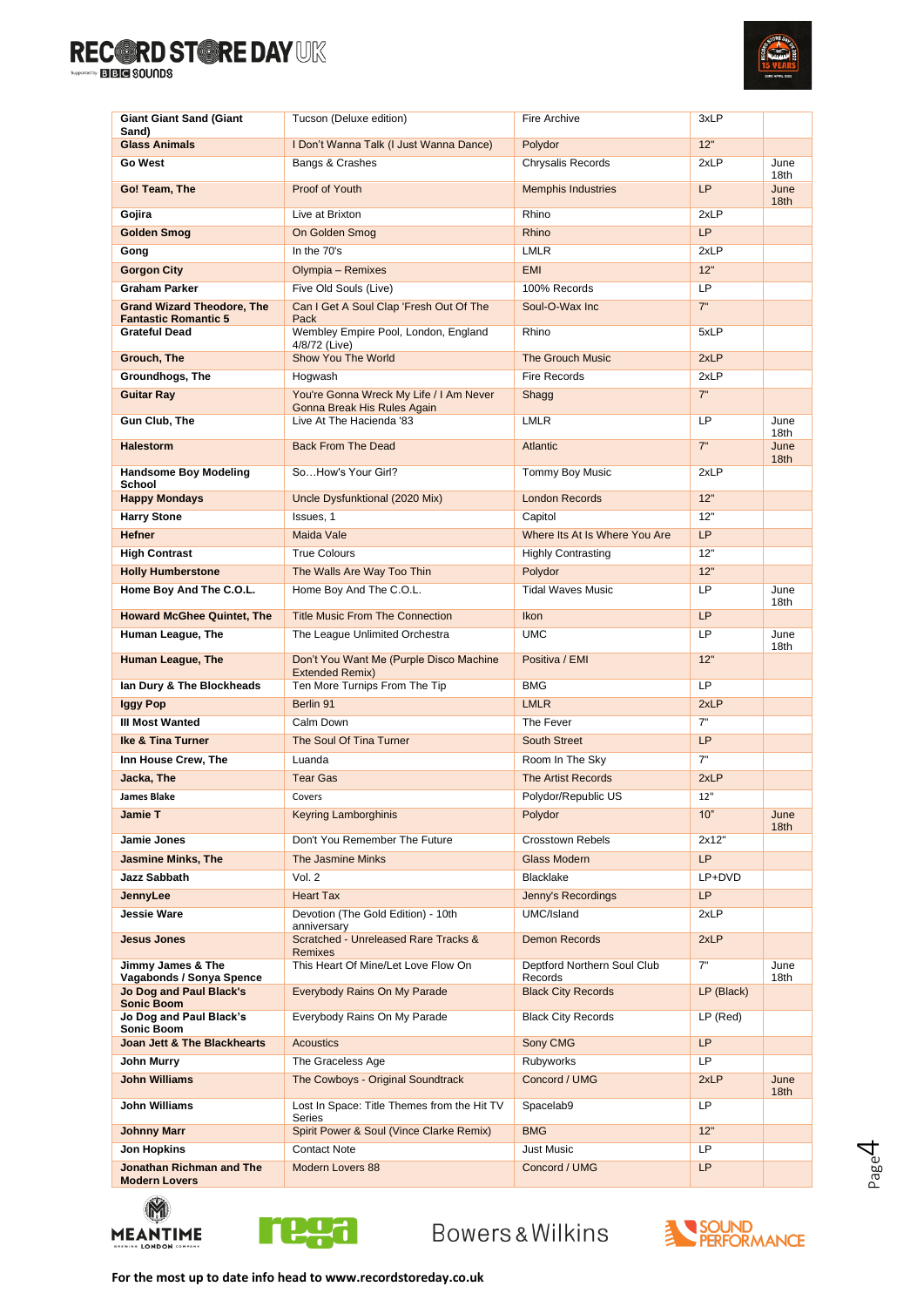

| Joni Mitchell                                    | Blue 50: Demos, Outtakes And Live Tracks                                                              | Rhino                                    | LP                       |                          |
|--------------------------------------------------|-------------------------------------------------------------------------------------------------------|------------------------------------------|--------------------------|--------------------------|
| <b>Jonny Trunk</b>                               | From Joni Mitchell Archives, Vol. 2<br>The A Z Of British Record Shop Bags                            | <b>TRUNK</b>                             | <b>BOOK</b>              |                          |
| <b>Joseph Cotton</b>                             | Zoom Zoom Shaka Tacka                                                                                 | Room In The Sky                          | LP                       |                          |
| <b>Joss Stone</b>                                | LP <sub>1</sub>                                                                                       | Surfdog Records Inc.                     | 12"                      |                          |
| Joyce with Mauricio Maestro                      | Feminina                                                                                              | Far Out Recordings                       | 12"                      | June                     |
|                                                  | Jimbrowski / On The Run                                                                               |                                          | 7"                       | 18th                     |
| <b>Jungle Brothers, The</b>                      |                                                                                                       | <b>Warlock</b>                           |                          |                          |
| <b>Karen Dalton</b>                              | Shuckin' Sugar                                                                                        | Delmore Recording Society, INC           | LP                       |                          |
| <b>Kate Havnevik</b>                             | Melankton                                                                                             | <b>Continentica Records</b>              | 2xLP                     |                          |
| <b>Kathryn Williams</b>                          | Introduction                                                                                          | One Little Independent Records           | LP                       |                          |
| <b>Katy J Pearson</b>                            | <b>Waiting For The Day</b>                                                                            | <b>Heavenly Recordings</b>               | <b>LP</b>                |                          |
| Keane                                            | Keane                                                                                                 | Island                                   | 10"                      |                          |
| <b>Keith Richards</b>                            | Talk Is Cheap/Live At The Palladium -<br><b>Double Cassette</b><br>Half The Day's Gone and We Haven't | <b>Mindless Records</b><br>Satril        | Double<br>Cassette<br>LP | June<br>18 <sub>th</sub> |
| Kenny Lynch                                      | Earne'd a Penny [Album]                                                                               |                                          |                          |                          |
| <b>Kevin Rowland</b>                             | My Beauty                                                                                             | <b>CHERRY RED RECORDS</b>                | 12"                      |                          |
| Kinks, The                                       | Waterloo Sunset                                                                                       | <b>BMG</b>                               | 12"                      | June<br>18th             |
| <b>Kirk Hammett</b>                              | <b>Portals</b>                                                                                        | <b>Blackened Recordings</b>              | 12" EP & CD              |                          |
| Kraan                                            | Psychedelic Man                                                                                       | 36 Music                                 | LP                       |                          |
| L'Impératrice                                    | <b>Vanille Fraise</b>                                                                                 | Microglima                               | 12"                      |                          |
| La Femme                                         | Paradigmes : Suppléments                                                                              | Disque Pointu                            | LP                       |                          |
| La Luz                                           | La Luz - Instrumentals                                                                                | <b>Hardly Art</b>                        | LP                       | June<br>18 <sub>th</sub> |
| Lady Blackbird                                   | Did Somebody Make A Fool Outta You/It's<br>Not That Easy                                              | <b>Foundation Music</b>                  | 7"                       |                          |
| <b>Las Vegas Connection</b>                      | Running Back To You / Can't Nobody Love<br>Me Like You Do                                             | Hep' Me                                  | 7"                       |                          |
| Laura Nyro                                       | Trees Of The Ages: Laura Nyro Live In<br>Japan                                                        | Omnivore                                 | LP                       |                          |
| <b>Les Baxter</b>                                | Que Mango                                                                                             | <b>Vinyl Exotica</b>                     | LP                       |                          |
| <b>Lester Tipton/ Edward</b><br>Hamilton         | This Won't Change/Baby Don't You Weep                                                                 | Deptford Northern Soul Club<br>Records   | 7"                       | June<br>18th             |
| Levellers, The                                   | Zeitgeist (Picture Disc)                                                                              | On The Fiddle                            | LP                       |                          |
| Lida Husik                                       | Fly Stereophonic                                                                                      | <b>Tongue Master</b>                     | LP                       |                          |
| <b>Linda Hoover</b>                              | I Mean To Shine                                                                                       | Omnivore                                 | LP                       | June<br>18th             |
| Lou Reed                                         | I'm So Free: 1971 RCA Demos                                                                           | Sony CMG                                 | LP                       |                          |
| <b>Lou Reed and Kris</b><br><b>Kristofferson</b> | The Bottom Line Archive Series: In Their<br>Own Words: With Vin Scelsa (3LP)                          | THE BOTTOM LINE RECORD<br><b>COMPANY</b> | 3xLP                     |                          |
| Luciano Luciani Y Sus<br><b>Mulatos</b>          | Mulata Vamos A La Salsa                                                                               | Vampisoul                                | LP                       |                          |
| <b>Luke Haines, Peter Buck and</b>               | <b>Wild Companion (The Beat Poetry For</b>                                                            | <b>CHERRY RED RECORDS</b>                | 12"                      |                          |
| <b>Jacknife Lee</b><br>Lumineers, The            | <b>Survivalists Dubs)</b><br>Brightside (acoustic)                                                    | Decca                                    | 12"                      |                          |
| <b>Maccabees</b>                                 | Colour It In                                                                                          | <b>UMC</b>                               | <b>LP</b>                | June                     |
|                                                  |                                                                                                       |                                          |                          | 18 <sub>th</sub>         |
| <b>Madness</b>                                   | <b>Baggy Trousers</b>                                                                                 | <b>BMG</b>                               | 12"                      | June<br>18th             |
| <b>Madonna</b>                                   | Who's That Girl / Causing a Commotion<br>35th Anniversary                                             | Rhino                                    | 12"                      |                          |
| Mal-One                                          | It's All Punk Dub                                                                                     | Punk Art                                 | LP                       |                          |
| <b>Mansun</b>                                    | <b>Attack Of The Grey Lantern</b>                                                                     | <b>Kscope</b>                            | <b>LP</b>                |                          |
| Marco Beltrami                                   | Mimic - Original Soundtrack                                                                           | Concord / UMG                            | LP                       | June<br>18th             |
| <b>Maria McKee</b>                               | <b>Peddlin' Dreams</b>                                                                                | <b>AFAR</b>                              | LP                       |                          |
| <b>Mariah Carey</b>                              | #1's                                                                                                  | Sony CMG                                 | LP                       |                          |
| <b>Marta Acuna</b>                               | Dance Dance Dance                                                                                     | P&P                                      | 7"                       |                          |
| Mary Lou Lord                                    | She'd Be A Diamond                                                                                    | <b>Fire Records</b>                      | 2xLP                     |                          |
| <b>Max Roach</b>                                 | We Insist!                                                                                            | Candid/Exceleration                      | 2xLP                     |                          |
| Meier, Dieter/The Young Gods                     | Schüüfele / Did You Miss Me (Dub Spencer<br>& Trance Hill Remixes)                                    | Echo Beach                               | 7"                       |                          |
| <b>Melanie C</b>                                 | Northern Star                                                                                         | <b>UMC/EMI</b>                           | 2xLP                     |                          |
| Metronomy                                        | Posse EP Volume 1                                                                                     | <b>Because Music</b>                     | 12"                      |                          |
| <b>Michael Chapman</b>                           | The Man Who Hated Mornings                                                                            | <b>Mooncrest</b>                         | <b>LP</b>                |                          |
| <b>Mike Oldfield</b>                             | <b>Tubular Bells II</b>                                                                               | Rhino                                    | LP                       |                          |
| <b>Mikey Dread</b>                               | The Gun / Jah Jah Style                                                                               | Music On Vinyl                           | 10"                      |                          |





Bowers&Wilkins



PageJ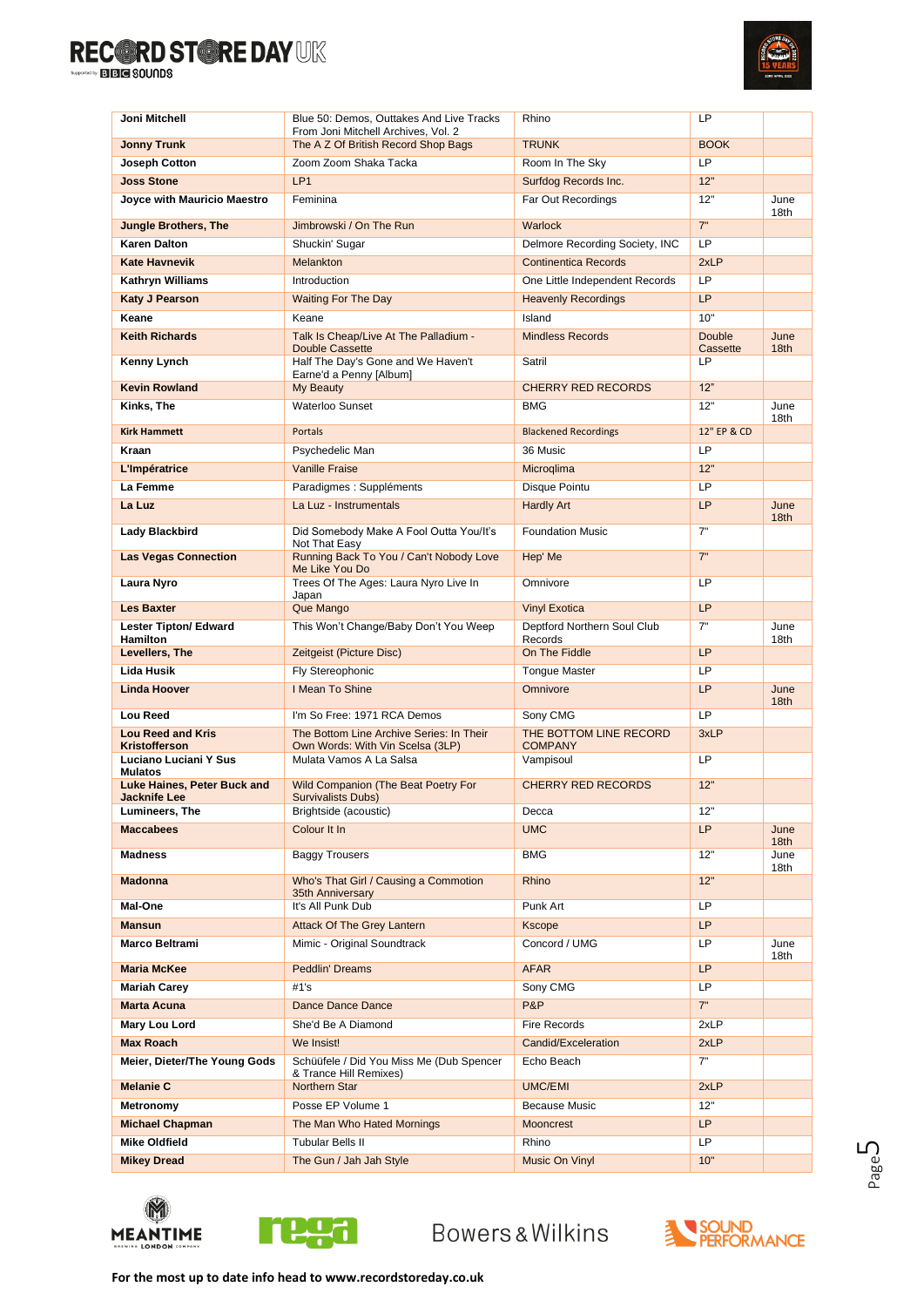

| <b>Miles Davis</b>                                   | Live In Montreal, July 7, 1983                                       | Sony CMG                                | 2xLP        | June<br>18th             |
|------------------------------------------------------|----------------------------------------------------------------------|-----------------------------------------|-------------|--------------------------|
| <b>Moons, The</b>                                    | <b>Stand With Me</b>                                                 | Colorama                                | 7"          | June<br>18 <sub>th</sub> |
| Morcheeba                                            | <b>Blackest Blue The Remixes</b>                                     | Fly Agaric Records                      | 12"         | June<br>18th             |
| <b>Motorhead</b>                                     | The Lost Tapes Vol.2                                                 | <b>BMG</b>                              | 2xLP        |                          |
| Muffs, The                                           | New Improved Kim Shattuck Demos                                      | Omnivore                                | LP          |                          |
| mxmtoon                                              | true colors (from Life is Strange)                                   | mxmtoon                                 | LP          |                          |
| <b>NEIKED x Mae Muller x Polo</b><br>G               | <b>Better Days</b>                                                   | Capitol                                 | 12"         |                          |
| <b>Nick Cave &amp; The Bad Seeds</b>                 | <b>Live Seeds</b>                                                    | <b>BMG / Mute</b>                       | 2xLP        |                          |
| <b>Nick Lowe</b>                                     | Wireless World (Transparent Green with<br><b>Black Sweirl Vinyl)</b> | Yep Roc Records                         | LP          |                          |
| <b>Nick Mono</b>                                     | The Sun Won't Stay After Summer                                      | Parlophone                              | 7"          |                          |
| <b>Nico</b>                                          | Camera Obscura                                                       | Beggars Banquet                         | LP          |                          |
| <b>Night Beats</b>                                   | Live at Valentine                                                    | <b>Fuzz Club</b>                        | <b>LP</b>   | June<br>18 <sub>th</sub> |
| Nightingales, The                                    | <b>Hysterics</b>                                                     | Call of the Void                        | 2xLP        |                          |
| Nirvana (1965)                                       | <b>Secrets</b>                                                       | <b>Madfish</b>                          | <b>LP</b>   |                          |
| Noel Gallagher's High Flying<br>Birds                | Magic Secrets #1                                                     | Sour Mash Records                       | 7"          |                          |
| <b>Nova Cheq &amp; Samurai Breaks</b>                | <b>HOOVERSOUND PRESENTS: Nova Cheq</b><br>& Samurai Breaks           | <b>HOOVERSOUND</b><br><b>RECORDINGS</b> | 12"         |                          |
| Offspring, The                                       | <b>Greatest Hits</b>                                                 | Round Hill                              | LP          |                          |
| Opeth                                                | My Arms Your Hearse                                                  | <b>Candlelight Records</b>              | <b>LP</b>   |                          |
| <b>OST John Barry</b>                                | The Tamarind Seed                                                    | Silva Screen                            | 2xLP        |                          |
| <b>OST John Carpenter</b>                            | Escape From New York (main Theme)                                    | Silva Screen                            | 7"          |                          |
| <b>OST Mark Isham</b>                                | The Hitcher                                                          | Silva Screen                            | LP          |                          |
| <b>OST Ronald Binge</b>                              | Sailing By (Theme from BBC Radio 4<br>Shipping forecast)             | <b>Vinyl Exotica</b>                    | 7"          |                          |
| Otto Kentrol                                         | No Mistakes                                                          | Modern Harmonic                         | 2xLP        | June<br>18th             |
| <b>Paradise Lost</b>                                 | Gothic live at Roadburn 2016                                         | Paradise Lost                           | 12"         |                          |
| Patti Smith                                          | Curated by Record Store Day                                          | Sony CMG                                | LP          |                          |
| <b>Paul Butterfield Blues Band,</b><br>The           | The Original Lost Elektra Sessions                                   | <b>Run Out Groove</b>                   | 3xLP        | June<br>18 <sub>th</sub> |
| <b>Paul McCartney</b>                                | Women and Wives                                                      | Capitol                                 | 12"         | June<br>18th             |
| Pearl Jam                                            | Live On Two Legs                                                     | Sony CMG                                | 2xLP        | June<br>18 <sub>th</sub> |
| <b>Pearls Before Swine</b>                           | The Exaltation of Tom Rapp                                           | Earth Recordings                        | LP          |                          |
| <b>Pete Townshend's Deep End</b>                     | Album title : Face The Face                                          | <b>Mercury Studios</b>                  | <b>LP</b>   |                          |
| <b>Peter Gabriel</b><br><b>Peter Tosh</b>            | Live Blood                                                           | Real World                              | LP          | June<br>18th             |
|                                                      | <b>Complete Captured Live</b>                                        | Rhino                                   | 2xLP        |                          |
| <b>Phil Lynott</b>                                   | The Philip Lynott Album                                              | <b>UMC/Mercury</b>                      | LP          |                          |
| <b>PinkPantheress</b><br><b>Pixies</b>               | To Hell With It<br>Live From Coachella 2004                          | Parlophone<br>Demon Records             | 12"<br>2xLP |                          |
| Poliça                                               | <b>Give You The Ghost</b>                                            | <b>Memphis Industries</b>               | LP          |                          |
|                                                      | Going To Hell                                                        |                                         | LP          |                          |
| <b>Pretty Reckless</b><br><b>Primal Scream</b>       | Shine Like Stars (Weatherall mix)                                    | Cooking Vinyl<br>Sony CMG               | 12"         |                          |
| Prince                                               | The Gold Experience Deluxe                                           | Sony CMG                                | 2xLP        | June                     |
| <b>Prince Lincoln Thompson</b><br>The & Royal Rasses | Humanity                                                             | <b>Burning Sounds</b>                   | <b>LP</b>   | 18th                     |
| Proclaimers, The                                     | Sunshine on Leith (2011 Remaster)                                    | Rhino                                   | 2xLP        |                          |
| Prodigy, The                                         | The Day Is My Enemy Remix Album                                      | <b>Cooking Vinyl</b>                    | LP          |                          |
| Ramones                                              | The Sire LPs 1981-1989                                               | Rhino                                   | 7xLP        | June                     |
| <b>Rationals, The</b>                                | <b>The Rationals</b>                                                 | <b>Prudential Music Group</b>           | <b>LP</b>   | 18th<br>June             |
| <b>Ray Charles</b>                                   | Genius Loves Company (RSD Edition)                                   | Tangerine/Exceleration                  | LP          | 18 <sub>th</sub><br>June |
| <b>Rebecca Vasmant</b>                               | Dance Yourself Free EP                                               | <b>Tru Thoughts</b>                     | 12"         | 18th                     |
| <b>Reigning Sound</b>                                | Memphis In June                                                      | Merge Records                           | <b>LP</b>   |                          |
| <b>Rentals, The</b>                                  | <b>The Midnight Society</b>                                          | Death Waltz Recording Co.               | <b>LP</b>   |                          |
| <b>Replacements, The</b>                             | Unsuitable for Airplay: The Lost KFAI                                | Rhino                                   | 2xLP        |                          |
| <b>Residents, The</b>                                | Concert<br>WARNING: UNINC (TITLE TBC) 1971-1972                      | <b>NEW RALPH</b>                        | 2xLP        |                          |
|                                                      | Live and Unincorporated                                              |                                         |             |                          |





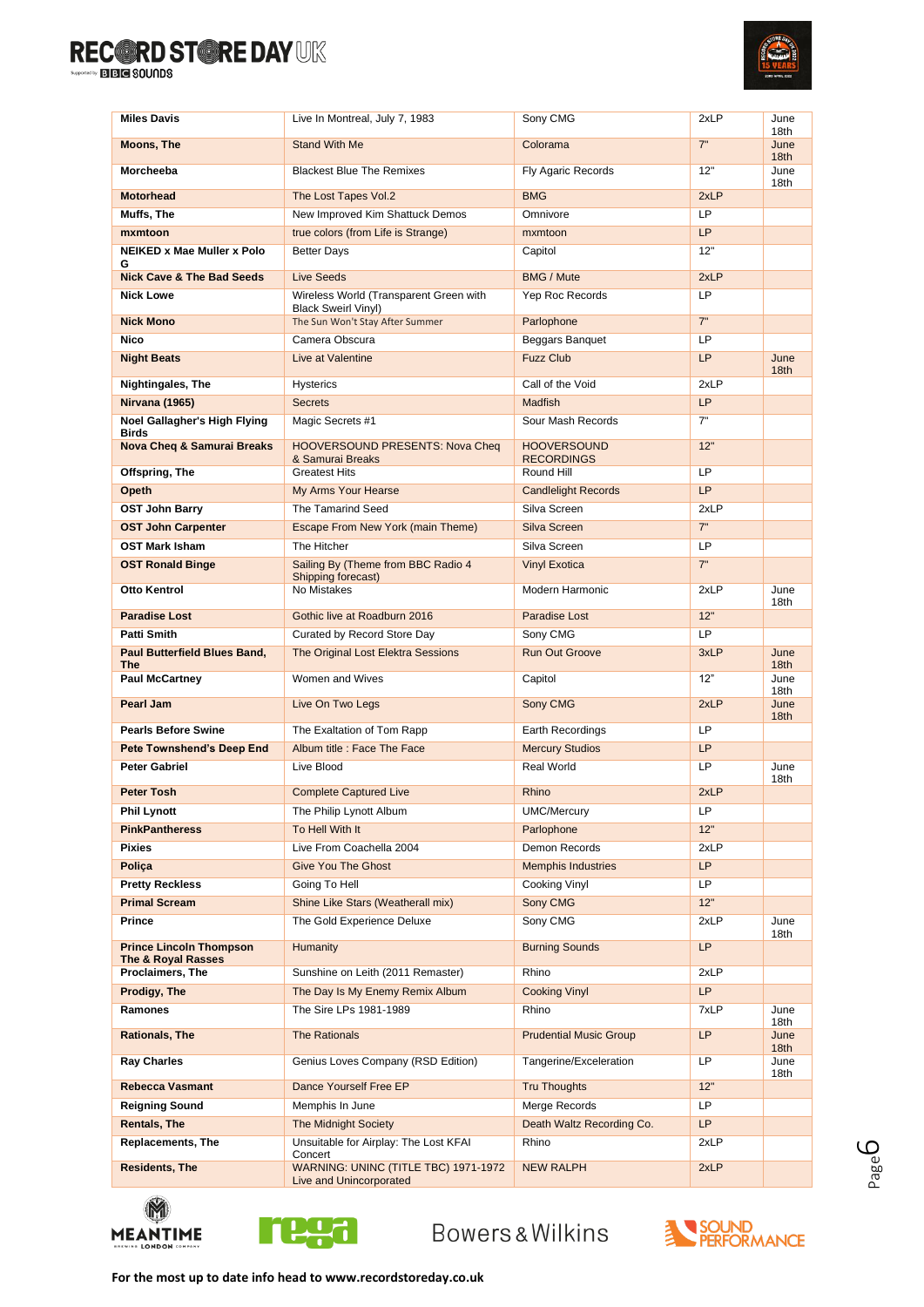

| <b>Rex Orange County</b>            | Apricot Princess 5 Year Anniversary Edition    | <b>Rex Orange County</b>      | 2xLP      |                          |
|-------------------------------------|------------------------------------------------|-------------------------------|-----------|--------------------------|
| <b>Rick Astley</b>                  | Whenever You Need Somebody                     | <b>BMG</b>                    | <b>LP</b> |                          |
| <b>Rizzle Kicks</b>                 | Stereo Typical                                 | UMC/Island                    | LP.       |                          |
| <b>Rob</b>                          | Rob (Funky Way)                                | Mr Bongo                      | LP        |                          |
| <b>Robert Lester Folsom</b>         | Music and Dreams                               | Anthology                     | LP.       |                          |
| <b>Roddy Woomble</b>                | Architecture In LA / Atlantic Photography      | A Modern Way                  | 7"        |                          |
| <b>Rolling Stones, The</b>          | More Hot Rocks (Big Hits & Fazed Cookies)      | UMC/ABKCO                     | 2xLP      |                          |
| <b>Ron Sexsmith</b>                 | Long Player Late Bloomer                       | <b>Cooking Vinyl</b>          | <b>LP</b> |                          |
| <b>Rory Gallagher</b>               | San Diego '74                                  | <b>UMC</b>                    | 2xLP      |                          |
| <b>Ryan Hamilton</b>                | 1221                                           | <b>Wicked Cool Records</b>    | 12"       |                          |
| <b>Sam Fender</b>                   | Alright/The Kitchen (Live)                     | Polydor                       | 7"        |                          |
| <b>Sam Smith</b>                    | Nirvana                                        | Capitol                       | 12"       |                          |
| <b>Sampa The Great</b>              | Birds And The BEE9                             | <b>Big Dada</b>               | LP.       | June                     |
|                                     |                                                |                               |           | 18th                     |
| <b>Sandie Shaw</b>                  | Hand In Glove (w/The Smiths)                   | <b>UMC</b>                    | 12"       | June<br>18 <sub>th</sub> |
| Sandro Brugnolini                   | L'uomo da gli occhiali a specchio              | <b>BTF</b>                    | LP        |                          |
| <b>Sandy Denny</b>                  | The Early Home Recordings                      | <b>Earth Recordings</b>       | 2xLP      |                          |
| <b>Sandy Denny</b>                  | Gold Dust Live At The Royalty                  | UMC/Island                    | <b>LP</b> |                          |
| <b>Santana</b>                      | Splendiferous Santana                          | Sony CMG                      | LP        |                          |
| Sara Kays                           | <b>Struck By Lightning</b>                     | Atlantic                      | 12"       |                          |
| <b>Satan's Pilgrims</b>             | Live At Jackpot Records                        | Jackpot Records               | <b>LP</b> |                          |
| <b>Scott Walker</b>                 | Boy Child                                      | <b>UMC</b>                    | 2xLP      |                          |
| <b>Sea Girls</b>                    | <b>DNA</b>                                     | Polydor                       | 7"        |                          |
| Sepultura                           | Revolusongs                                    | <b>BMG</b>                    | LP        |                          |
| <b>Shankar Family &amp; Friends</b> | I Am Missing You b/w Lust                      | <b>Dark Horse Records</b>     | <b>LP</b> |                          |
| <b>Sheena Easton</b>                | The Definitive 12" Singles 1983-1987           | <b>CHERRY POP</b>             | 2xLP      |                          |
| <b>Shocking Blue</b>                | At Home - The Singles                          | Music On Vinyl                | 10"       |                          |
| Simon Fowler & Oscar                | Live On The River Boat                         | Demon Records                 | 2xLP      |                          |
| <b>Harrison</b>                     |                                                |                               |           |                          |
| <b>Simple Minds</b>                 | 5X5 Live                                       | <b>Demon Records</b>          | 3xLP      |                          |
| <b>Skunk Anansie</b>                | An Acoustic Skunk Anansie - Live in<br>London  | 100% Records                  | 12"       |                          |
| <b>Sky's The Limit</b>              | Don't Be Afraid / Don't Be Afraid - Inst       | J.M.J                         | 7"        |                          |
| Slade                               | Ballzy                                         | <b>BMG</b>                    | LP        |                          |
| <b>Slash</b>                        | Live ! 4 (feat. Myles Kennedy and The          | <b>BMG</b>                    | 2xLP      | June                     |
|                                     | Conspirators) (Live at Studios 60)             |                               |           | 18 <sub>th</sub>         |
| <b>Sleep Token</b>                  | Sundowning                                     | Spinefarm Records             | LP        |                          |
| <b>Soul Jazz Records Presents</b>   | <b>Studio One Classics</b>                     | <b>Soul Jazz Records</b>      | 2LP       | June<br>18 <sub>th</sub> |
| <b>Soul Jazz Records Presents</b>   | 100% Dynamite                                  | Soul Jazz Records             | 2LP       | June<br>18th             |
| Sound, The                          | <b>Counting The Days</b>                       | Demon Records                 | 2xLP      |                          |
| <b>St. Vincent</b>                  | The Nowhere Inn                                | Loma Vista Recordings         | LP        |                          |
| <b>Steve Earle</b>                  | Up Against The Wall Redneck Mother /           | <b>New West</b>               | 7"        |                          |
| <b>Steve Hackett</b>                | <b>Night Rider's Lament</b><br>The Tokyo Tapes | ESOTERIC ANTENNA              | 3xLP      | June                     |
|                                     |                                                |                               |           | 18th                     |
| <b>Stevie Nicks</b>                 | Bella Donna (Deluxe Edition) (2LP)             | Rhino                         | 2xLP      |                          |
| <b>Stezo</b>                        | To The Max / It's My Turn                      | Sleeping Bag                  | 7"        |                          |
| <b>Stiff Little Fingers</b>         | <b>BBC Live In Concert</b>                     | Rhino                         | 2xLP      |                          |
| <b>Stone Broken</b>                 | Ain't Always Easy                              | Spinefarm Records             | LP.       |                          |
| <b>Streets, The</b>                 | ORIGINAL PIRATE MATERIAL BOXSET                | <b>LOCKED ON</b>              | LP        |                          |
| <b>Suede</b>                        | Sci Fi Lullabies                               | Demon Records                 | 3xLP      |                          |
| Sun Ra Arkestra                     | <b>Babylon</b>                                 | In + Out Records              | 2xLP      |                          |
| <b>Sun's Signature</b>              | Sun's Signature                                | Partisan Records              | 12"       | June<br>18th             |
| <b>Super Furry Animals</b>          | Rings Around The World, B-Sides                | <b>BMG</b>                    | LP        | June                     |
| Superchunk                          | Incidental Music 1991 - 1995                   | Merge Records                 | 2xLP      | 18 <sub>th</sub>         |
| <b>Supergrass</b>                   | Moving                                         | BMG / Echo                    | 12"       | June                     |
|                                     |                                                |                               |           | 18 <sub>th</sub>         |
| Suzanne Vega                        | Close-Up Extras                                | Cooking Vinyl                 | LP.       |                          |
| <b>Suzi Quatro</b>                  | Suzi Quatro [Deluxe Edition]                   | <b>Chrysalis Records</b>      | 2xLP      | June<br>18 <sub>th</sub> |
| Sweet                               | Platinum Rare VOL 2                            | <b>Prudential Music Group</b> | 2xLP      | June                     |
|                                     |                                                |                               |           | 18th                     |



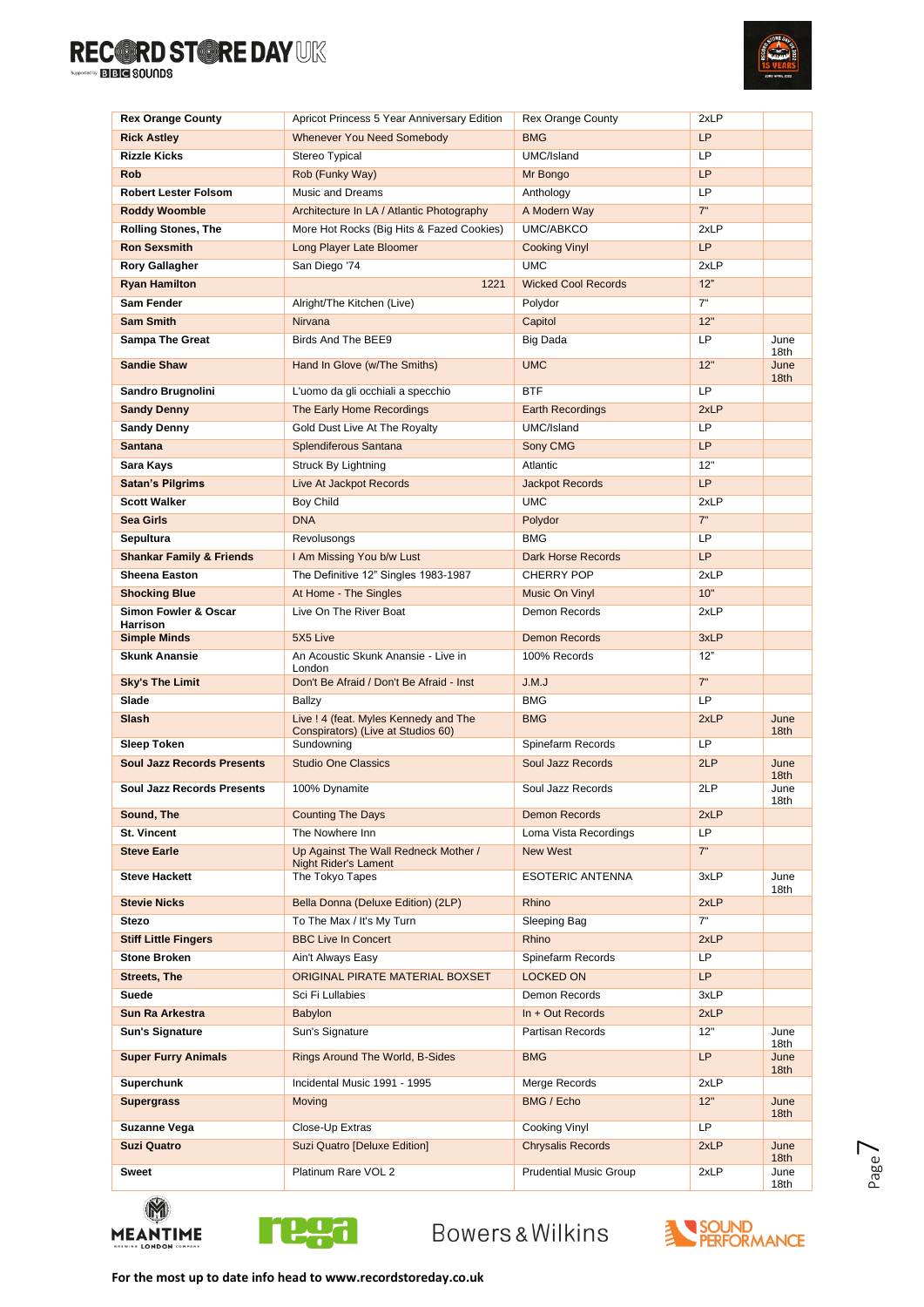

| T. Rex                                 | <b>The Slider</b>                                                                                       | <b>Demon Records</b>                             | LP            |                                  |
|----------------------------------------|---------------------------------------------------------------------------------------------------------|--------------------------------------------------|---------------|----------------------------------|
| <b>Soul Jazz Records Presents</b>      | PUNK 45: I'm A Mess! D-I-Y Or Die! Art.<br>Trash & Neon - Punk 45s In The UK 1977-<br>78                | Soul Jazz Records                                | 2LP           |                                  |
| <b>Tangerine Dream</b>                 | Alpha Centauri                                                                                          | <b>ESOTERIC RECORDINGS</b>                       | <b>LP</b>     | June<br>18 <sub>th</sub>         |
| <b>Tangerine Dream</b>                 | Live At Reims Cinema Opera (September<br>23rd, 1975)                                                    | <b>LMLR</b>                                      | 2xLP          | June<br>18th                     |
| <b>Taylor Swift</b>                    | <b>The Lakes</b>                                                                                        | <b>EMI</b>                                       | 7"            |                                  |
| <b>Teenage Waitress</b>                | You Ain't Got It Bad                                                                                    | Colorama                                         | 7"            |                                  |
| Tegan & Sara                           | <b>Still Jealous</b>                                                                                    | <b>Warner Records</b>                            | 12"           |                                  |
| <b>Terry Edwards And The</b>           | My Wife Doesn't Understand Me                                                                           | Sartorial Records                                | 2xLP          |                                  |
| <b>Scapegoats</b>                      |                                                                                                         |                                                  |               |                                  |
| <b>Tesseract</b>                       | <b>Polaris</b>                                                                                          | <b>Kscope</b>                                    | <b>LP</b>     |                                  |
| <b>Thomas Dolby</b>                    | Hyperactive                                                                                             | <b>BMG</b>                                       | 12"           |                                  |
| <b>Trevor Lucas</b>                    | Overlander                                                                                              | <b>Earth Recordings</b>                          | <b>LP</b>     |                                  |
| <b>Tuff Crew</b>                       | My Part of Town / Mountains World                                                                       | Warlock                                          | 7"            |                                  |
| U <sub>2</sub>                         | A Celebration'                                                                                          | UMC/Island                                       | 12"           |                                  |
| <b>Udo Dirkschneider</b>               | My Way                                                                                                  | Atomic Fire                                      | LP            |                                  |
| Ultravox!                              | Live at The Rainbow 1977                                                                                | UMC/Island                                       | <b>LP</b>     |                                  |
| UT                                     | Griller                                                                                                 | Out                                              | LP            |                                  |
| Van McCoy                              | The Hustle                                                                                              | <b>Tommy Boy Music</b>                           | 12"           |                                  |
| <b>Various Artists</b>                 | Franco Nero                                                                                             | 17 North Parade                                  | 7"            |                                  |
| <b>Various Artists</b>                 | De-Lite Soul                                                                                            | <b>BMG / De-Lite</b>                             | <b>LP</b>     |                                  |
| <b>Various Artists</b>                 | PARALLAX VIEW PRINT SET                                                                                 | Cinema Paradiso                                  | <b>LP</b>     |                                  |
| <b>Various Artists</b>                 | <b>Big Night - Original Soundtrack</b>                                                                  | Concord / UMG                                    | <b>LP</b>     | June                             |
| <b>Various Artists</b>                 | Go Ahead PunkMake My Day                                                                                | Concord / UMG                                    | LP            | 18 <sub>th</sub><br>June<br>18th |
| <b>Various Artists</b>                 | Jazz Dispensary: Super Skunk                                                                            | Concord / UMG                                    | <b>LP</b>     |                                  |
| <b>Various Artists</b>                 | The Wanderer - a tribute to Jackie Leven                                                                | Cooking Vinyl                                    | 2xLP          |                                  |
| <b>Various Artists</b>                 | The Best Of Chi-Sound Records 1976-1984                                                                 | <b>Demon Records</b>                             | 2xLP          |                                  |
| <b>Various Artists</b>                 | Breakin': Original Motion Picture Soundtrack                                                            | Get On Down                                      | <b>LP</b>     |                                  |
| <b>Various Artists</b>                 | Greensleeves Ganja Anthems                                                                              | Greensleeves Records                             | LP            | June<br>18 <sub>th</sub>         |
| <b>Various Artists</b>                 | Earthbeat                                                                                               | Jumpin' & Pumpin'                                | 2xLP          |                                  |
| <b>Various Artists</b>                 | Brazil 45 Vol.3 Curated By Kenny Dope                                                                   | Mr Bongo                                         | <b>Boxset</b> |                                  |
| <b>Various Artists</b>                 | Salutations                                                                                             | <b>RVNG INT</b>                                  | LP            |                                  |
| <b>Various Artists</b>                 | It's A Rough Old Road To Travel - The<br><b>Existential Psychodrama In Country Music</b><br>(Volume II) | The Iron Mountain Analogue<br>Research Facility. | <b>LP</b>     |                                  |
|                                        |                                                                                                         |                                                  |               |                                  |
| <b>Various Artists</b>                 | Hilbillies in Hell 13                                                                                   | The Iron Mountain Analogue                       | <b>LP</b>     |                                  |
| <b>Various Artists</b>                 | Soul Power '68                                                                                          | Research Facility.<br><b>Trojan Records</b>      | LP            |                                  |
| Various Artists                        | Love Is All I Bring                                                                                     | <b>Trojan Records</b>                            | 2xLP          | June                             |
|                                        |                                                                                                         |                                                  |               | 18th                             |
| <b>Verticle Lines</b>                  | Beach Boy/Beach Boy - Inst                                                                              | <b>Tuff City</b>                                 | 12"           |                                  |
| Viktor Vaughan                         | Vaudeville Villain                                                                                      | Get On Down                                      | 2xLP          | June<br>18th                     |
| <b>Vince Guaraldi Trio</b>             | <b>Baseball Theme</b>                                                                                   | Concord / UMG                                    | 7"            |                                  |
| Virgin Prunes                          | Pagan Lovesong (40th Anniversary Edition)                                                               | <b>BMG</b>                                       | LP            | June<br>18th                     |
| <b>Walkmen, The</b>                    | Lisbon - 10th Anniversary Edition                                                                       | <b>BELLA UNION</b>                               | 2xLP          |                                  |
| Wallows                                | Singles Collection 2017 - 2020                                                                          | Atlantic                                         | LP            |                                  |
| <b>Warrior Soul</b>                    | Odds & Ends                                                                                             | <b>Prudential Music Group</b>                    | 12"           | June<br>18th                     |
| Weyes Blood                            | The Innocents                                                                                           | <b>Mexican Summer</b>                            | LP            |                                  |
| <b>Weyes Blood</b>                     | A Certain Kind b/w Everybody's Talkin'                                                                  | <b>Mexican Summer</b>                            | 7"            |                                  |
| Who, The                               | Its Hard - 40th Anniversary Edition                                                                     | UMC/Polydor                                      | 2xLP          |                                  |
| <b>Whole Darn Family, The</b>          | Seven Minutes of Funk/Ain't Nothing But<br>Something to Do                                              | <b>Tommy Boy Music</b>                           | 12"           |                                  |
| <b>Wild Willy Barrett</b>              | Alien Talk (that's what it's all about)                                                                 | stuffNmuck                                       | <b>LP</b>     |                                  |
| <b>Wildhearts, The</b>                 | <b>ADHD Rock</b>                                                                                        | Graphite                                         | 10"           |                                  |
| Will and The People                    | Will and The People                                                                                     | Smol Records                                     | LP            |                                  |
| <b>Willie Nelson</b>                   | Live at the Texas Opryhouse, 1974                                                                       | Rhino                                            | 2xLP          |                                  |
| <b>Willie Tee</b><br><b>Willie Tee</b> | First Taste of Hurt /I'm Having so Much Fun<br>Concentrate/Get Up                                       | Gatur<br>Gatur                                   | 7"<br>7"      |                                  |